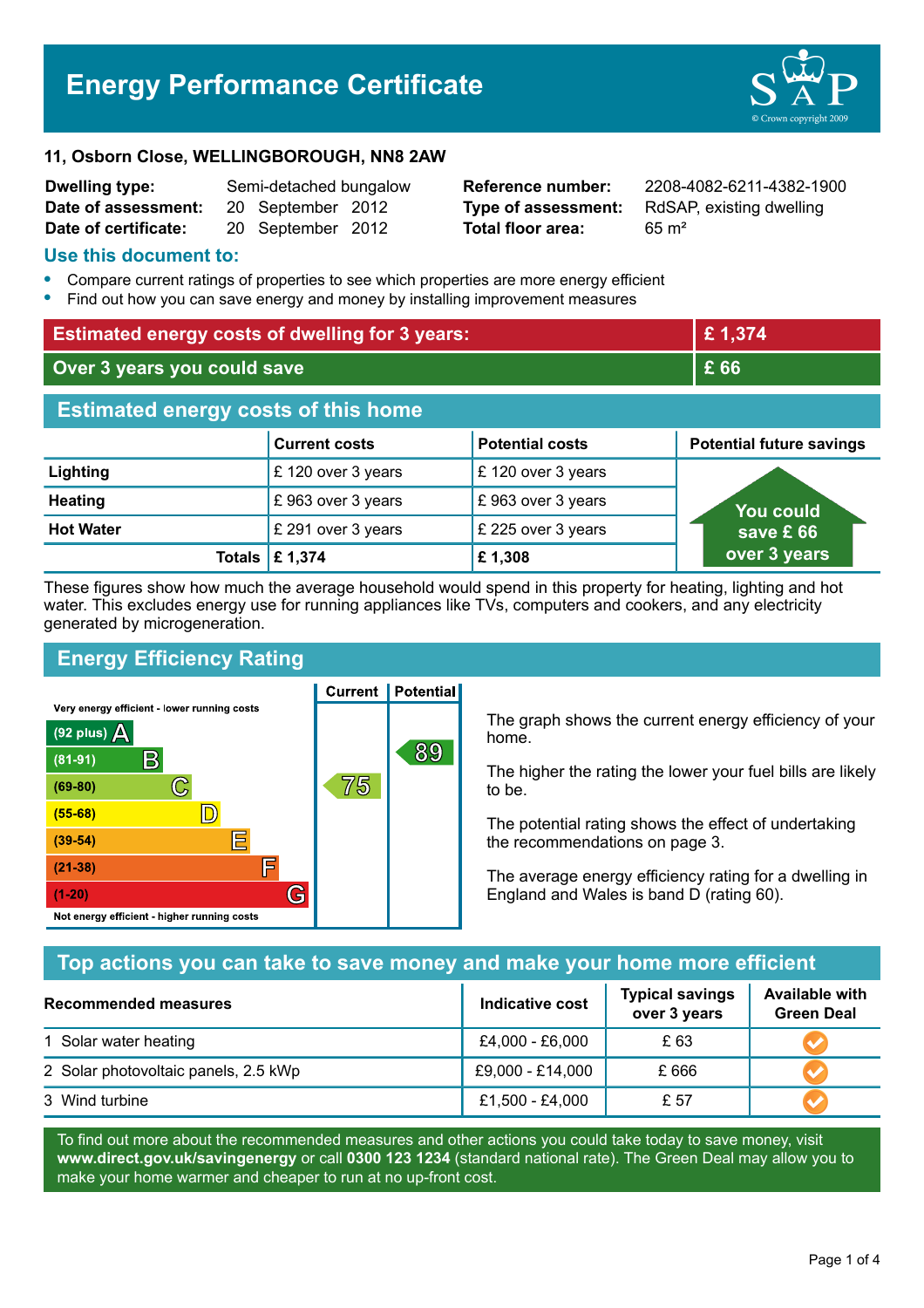**Energy Performance Certificate**

## **Summary of this home's energy performance related features**

| <b>Element</b>        | <b>Description</b>                         | <b>Energy Efficiency</b> |
|-----------------------|--------------------------------------------|--------------------------|
| Walls                 | Cavity wall, as built, insulated (assumed) | ★★★★☆                    |
| Roof                  | Pitched, 250 mm loft insulation            | ★★★★☆                    |
| Floor                 | Suspended, insulated (assumed)             |                          |
| Windows               | Fully double glazed                        | ★★★★☆                    |
| Main heating          | Boiler and radiators, mains gas            | ★★★★☆                    |
| Main heating controls | Programmer, room thermostat and TRVs       | ★★★★☆                    |
| Secondary heating     | None                                       |                          |
| Hot water             | From main system                           | ★★★★☆                    |
| Lighting              | Low energy lighting in all fixed outlets   | *****                    |

Current primary energy use per square metre of floor area: 150 kWh/m² per year

The assessment does not take into consideration the physical condition of any element. 'Assumed' means that the insulation could not be inspected and an assumption has been made in the methodology based on age and type of construction.

## **Low and zero carbon energy sources**

Low and zero carbon energy sources are sources of energy that release either very little or no carbon dioxide into the atmosphere when they are used. Installing these sources may help reduce energy bills as well as cutting carbon. There are none provided for this home.

# **Opportunity to benefit from a Green Deal on this property**

The Green Deal may enable owners and occupiers to make improvements to their property to make it more energy efficient. Under a Green Deal, the cost of the improvements is repaid over time via a credit agreement. Repayments are made through a charge added to the electricity bill for the property. To see which improvements are recommended for this property, please turn to page 3. You can choose which improvements you want to install and ask for a quote from an authorised Green Deal provider. They will organise installation by an authorised Green Deal installer. If you move home, the responsibility for paying the Green Deal charge under the credit agreement passes to the new electricity bill payer.

For householders in receipt of income-related benefits, additional help may be available.

To find out more, visit **www.direct.gov.uk/savingenergy** or call **0300 123 1234**.

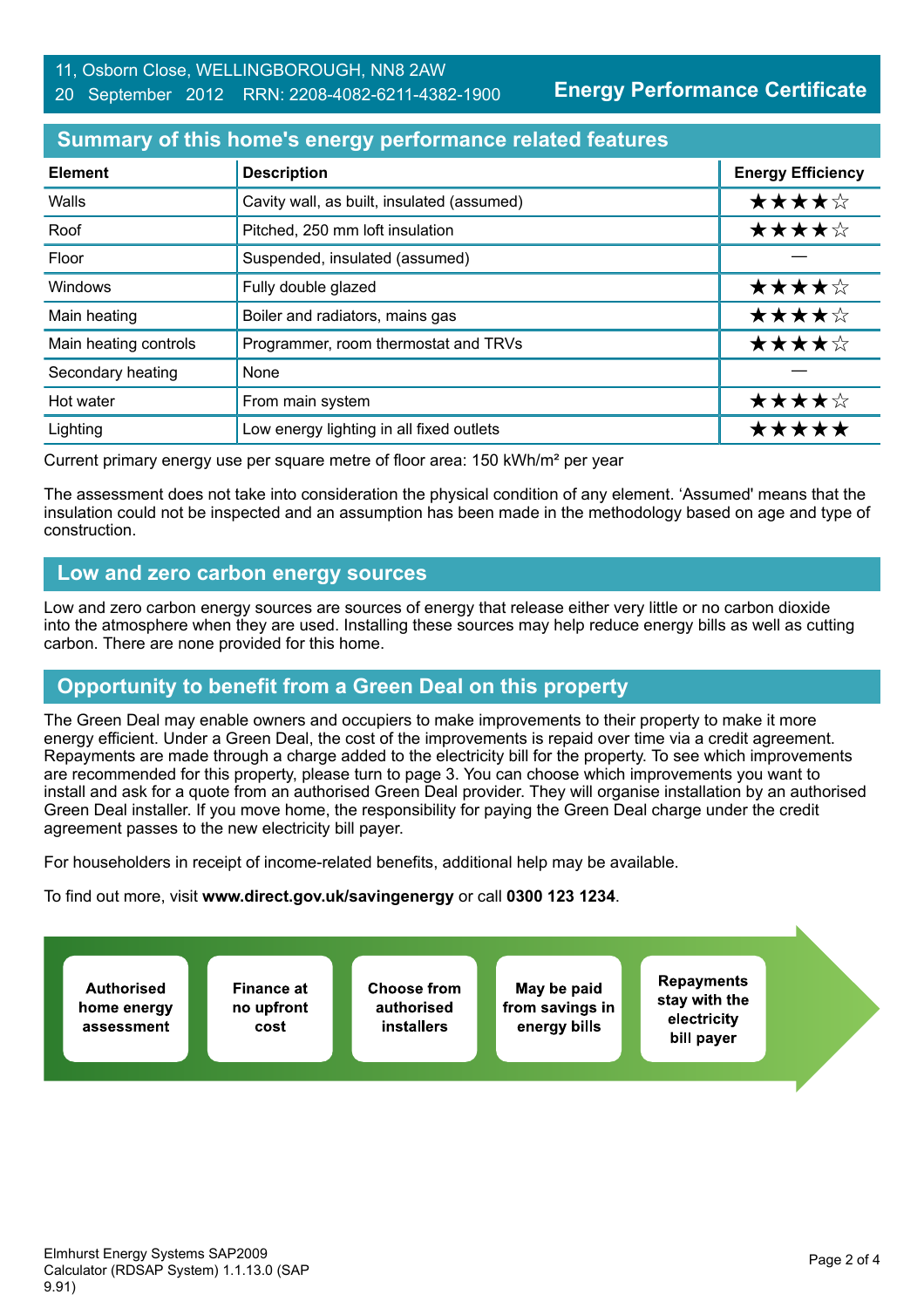### 11, Osborn Close, WELLINGBOROUGH, NN8 2AW 20 September 2012 RRN: 2208-4082-6211-4382-1900

# **Recommendations**

The measures below will improve the energy performance of your dwelling. The performance ratings after improvements listed below are cumulative; that is, they assume the improvements have been installed in the order that they appear in the table. Further information about the recommended measures and other simple actions you could take today to save money is available at **www.direct.gov.uk/savingenergy**. Before installing measures, you should make sure you have secured the appropriate permissions, where necessary. Such permissions might include permission from your landlord (if you are a tenant) or approval under Building Regulations for certain types of work.

Measures with a green tick are likely to be fully financed through the Green Deal since the cost of the measures should be covered by the energy they save. Additional support may be available for homes where solid wall insulation is recommended. If you want to take up measures with an orange tick  $\blacklozenge$ , be aware you may need to contribute some payment up-front.

| <b>Recommended measures</b>        | <b>Indicative cost</b> | <b>Typical savings</b><br>per year | <b>Rating after</b><br><b>improvement</b> | <b>Green Deal</b><br>finance |
|------------------------------------|------------------------|------------------------------------|-------------------------------------------|------------------------------|
| Solar water heating                | £4,000 - £6,000        | £21                                | C76                                       | $\blacktriangledown$         |
| Solar photovoltaic panels, 2.5 kWp | £9,000 - £14,000       | £ 222                              | <b>B88</b>                                | $\blacktriangleright$        |
| Wind turbine                       | £1,500 - £4,000        | £ 19                               | <b>B89</b>                                | $\blacktriangleright$        |